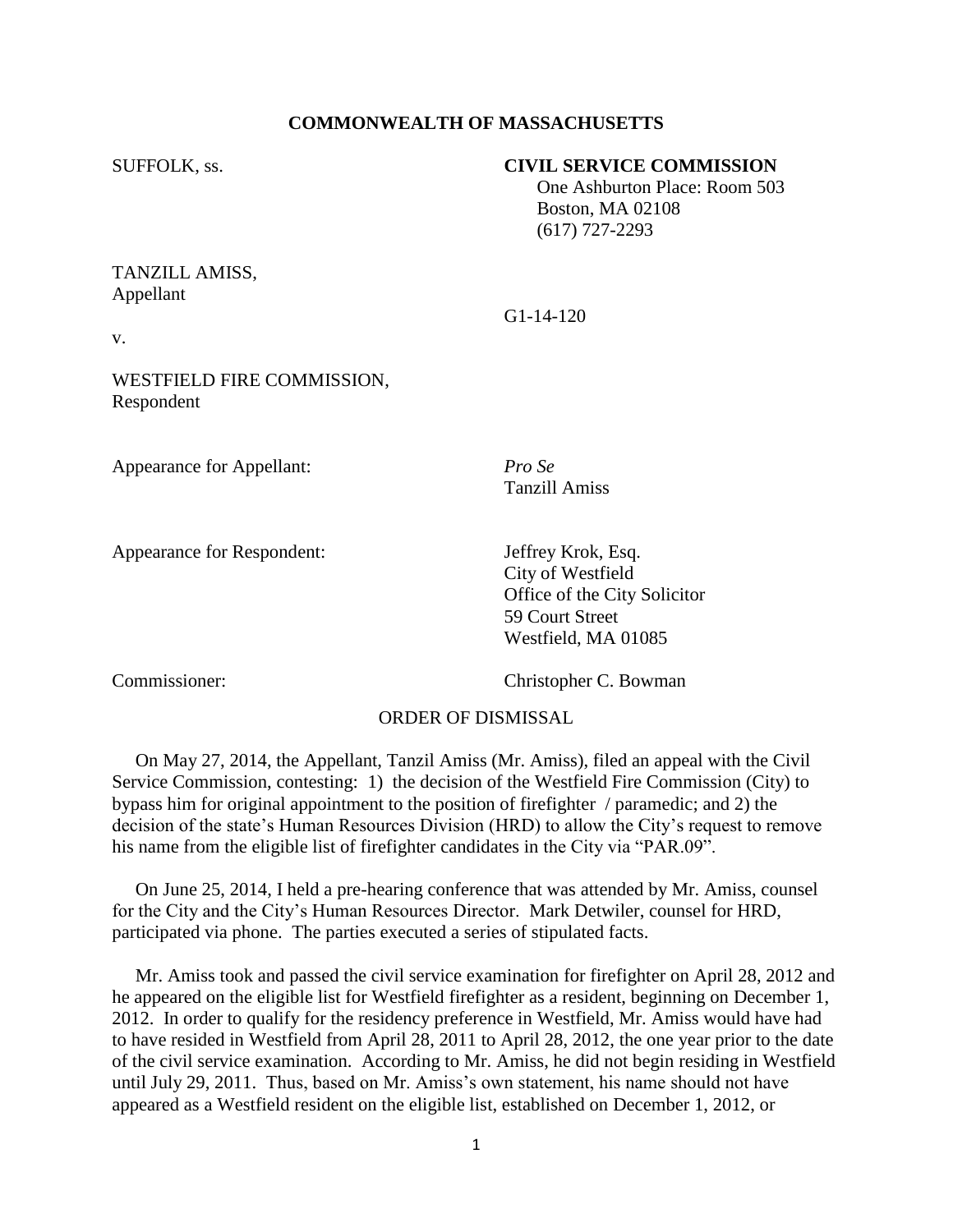Certification No. 01124, sent to the City on October 29, 2013. Only residents were selected as part of this hiring cycle. As a non-resident, the name of Mr. Amiss would have appeared below all residents. Thus, there was no bypass here.

 That leaves the PAR.09 removal, which prohibits Mr. Amiss's name from appearing on any Certifications generated from the current eligible list for firefighter in Westfield, set to expire on December 1, 2014.

 The City recently requested a Certification from HRD for firefighter / paramedic and two (2) persons have signed that Certification (No. 01701) as willing to accept appointment. I asked HRD to determine whether, based on Mr. Amiss's score and non-residency status, his name would have appeared on that Certification but for the PAR.09 removal. After review, HRD determined that Mr. Amiss did not score high enough to be included on Certification No. 01701. Thus, Mr. Amiss was not aggrieved by the PAR.09 removal. Further, the City has subsequently sent correspondence to HRD rescinding its request for a PAR.09 removal, which will result in Mr. Amiss's name being placed back on the current eligible list, set to expire on December 1, 2014.

 In summary, the undisputed facts show that Mr. Amiss never should have been considered for appointment as his name, based on this non-resident status, was not ranked high enough to be included on any Certifications issued from the current eligible list. No bypass occurred and the City has rescinded its PAR.09 removal request.

 For these reasons, the Commission has no jurisdiction to hear this appeal under G.L. c. 31, § 2(b) and Mr. Amiss's appeal under Docket No. G1-14-120 is hereby *dismissed*.

Civil Service Commission

/s/Christopher C. Bowman Christopher C. Bowman Chairman

By a vote of the Civil Service Commission (Bowman, Chairman; Ittleman, McDowell, and Stein, Commissioners) on July 24, 2014.

Either party may file a motion for reconsideration within ten days of the receipt of this Commission order or decision. Under the pertinent provisions of the Code of Mass. Regulations, 801 CMR 1.01(7)(1), the motion must identify a clerical or mechanical error in this order or decision or a significant factor the Agency or the Presiding Officer may have overlooked in deciding the case. A motion for reconsideration does not toll the statutorily prescribed thirty-day time limit for seeking judicial review of this Commission order or decision.

Under the provisions of G.L c. 31, § 44, any party aggrieved by this Commission order or decision may initiate proceedings for judicial review under G.L. c. 30A, § 14 in the superior court within thirty (30) days after receipt of this order or decision. Commencement of such proceeding shall not, unless specifically ordered by the court, operate as a stay of this Commission order or decision.